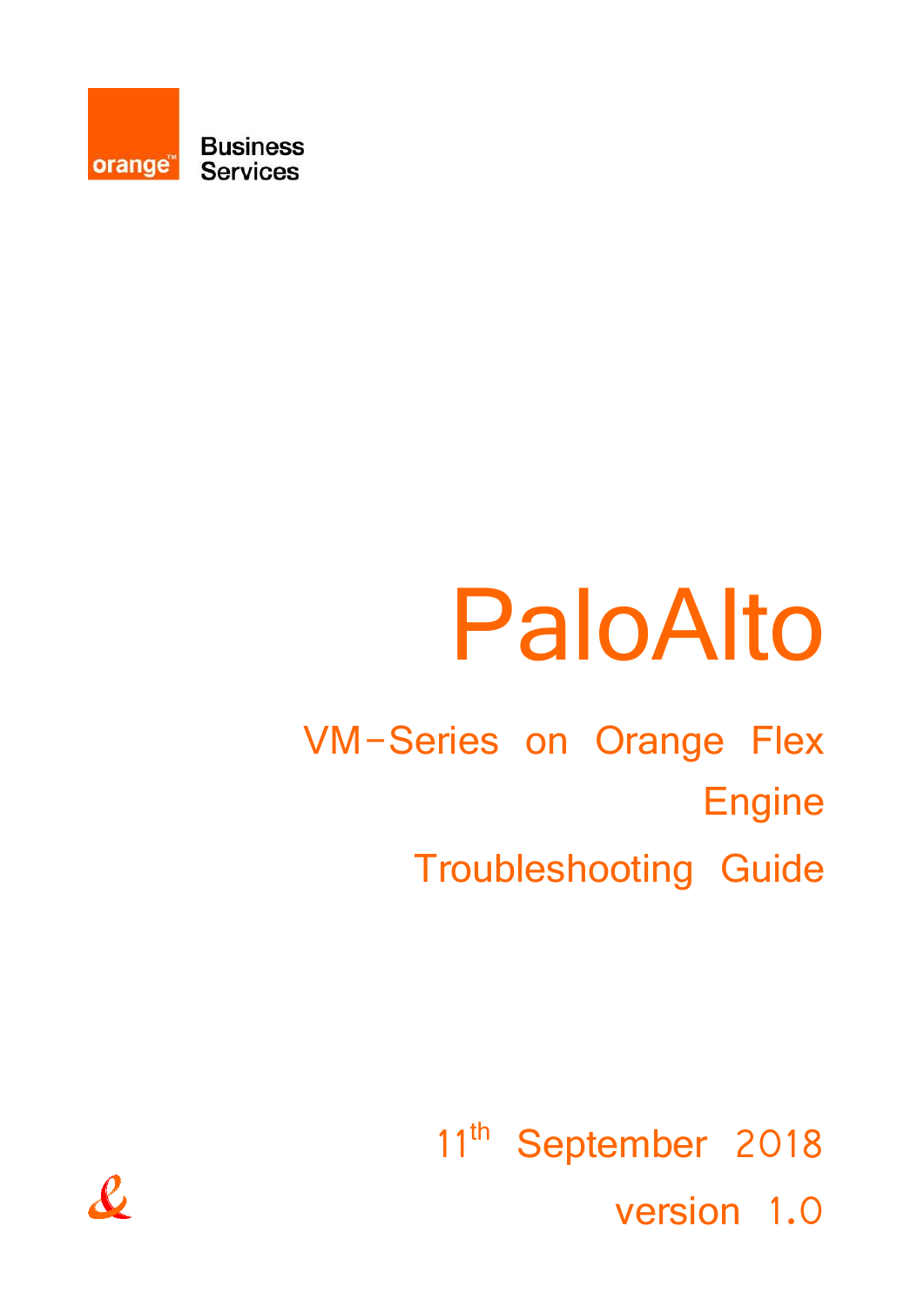#### Document control

| date                               | version<br>no. | author      | change/addition   |
|------------------------------------|----------------|-------------|-------------------|
| 11 <sup>th</sup> September<br>2018 | 1.0            | Ahmad Samak | Document Creation |
|                                    |                |             |                   |
|                                    |                |             |                   |
|                                    |                |             |                   |
|                                    |                |             |                   |
|                                    |                |             |                   |
|                                    |                |             |                   |

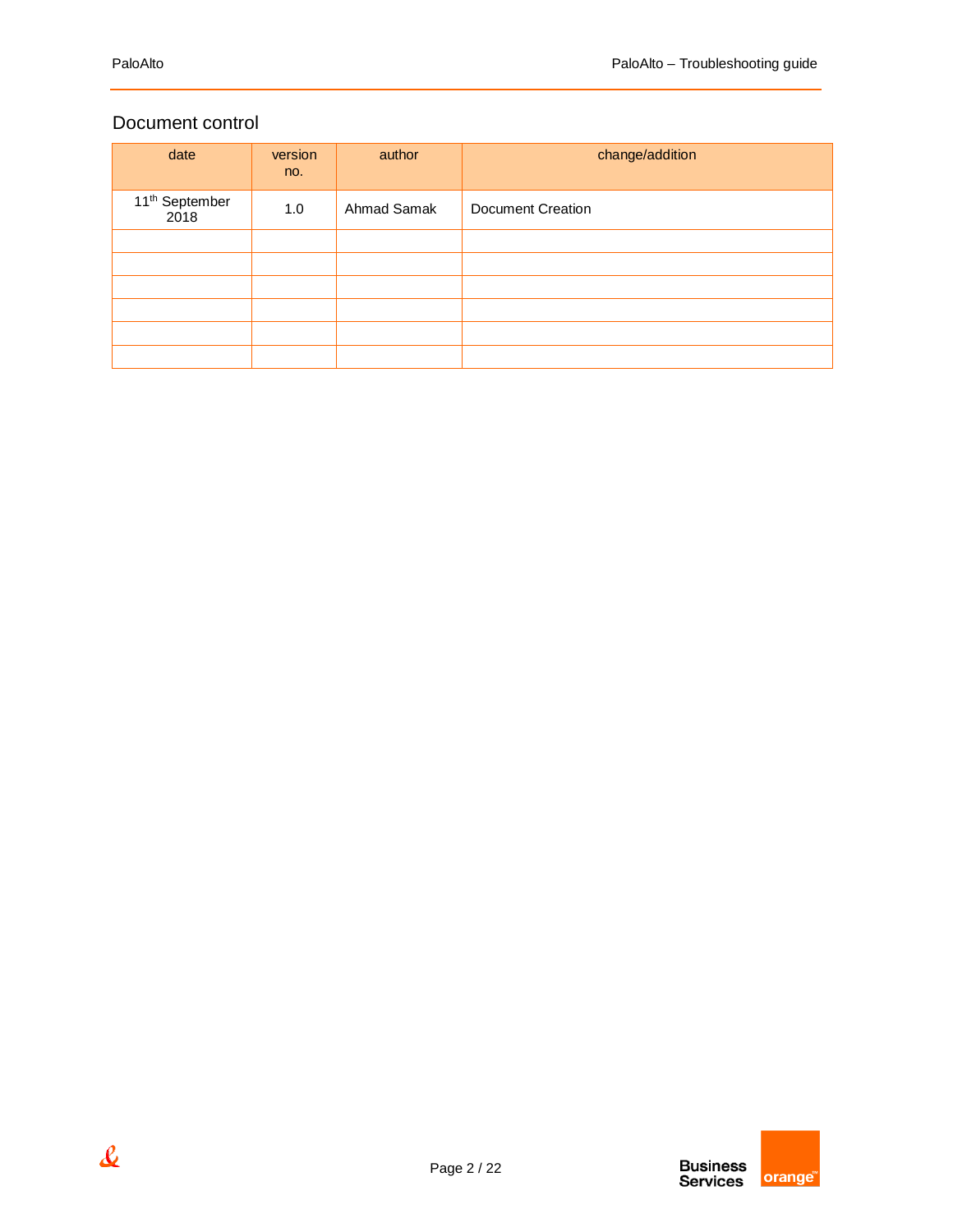$\mathbf{\&}$ 

#### **Table of contents**

| 1                       |                                 |  |  |  |  |
|-------------------------|---------------------------------|--|--|--|--|
| 2                       |                                 |  |  |  |  |
|                         | 2.1<br>$2.2^{\circ}$<br>2.3     |  |  |  |  |
| 3                       |                                 |  |  |  |  |
|                         | 3.1<br>3.2<br>3.3<br>3.4<br>3.5 |  |  |  |  |
| $\overline{\mathbf{4}}$ |                                 |  |  |  |  |
| 5                       |                                 |  |  |  |  |
|                         | 5.1<br>5.2                      |  |  |  |  |

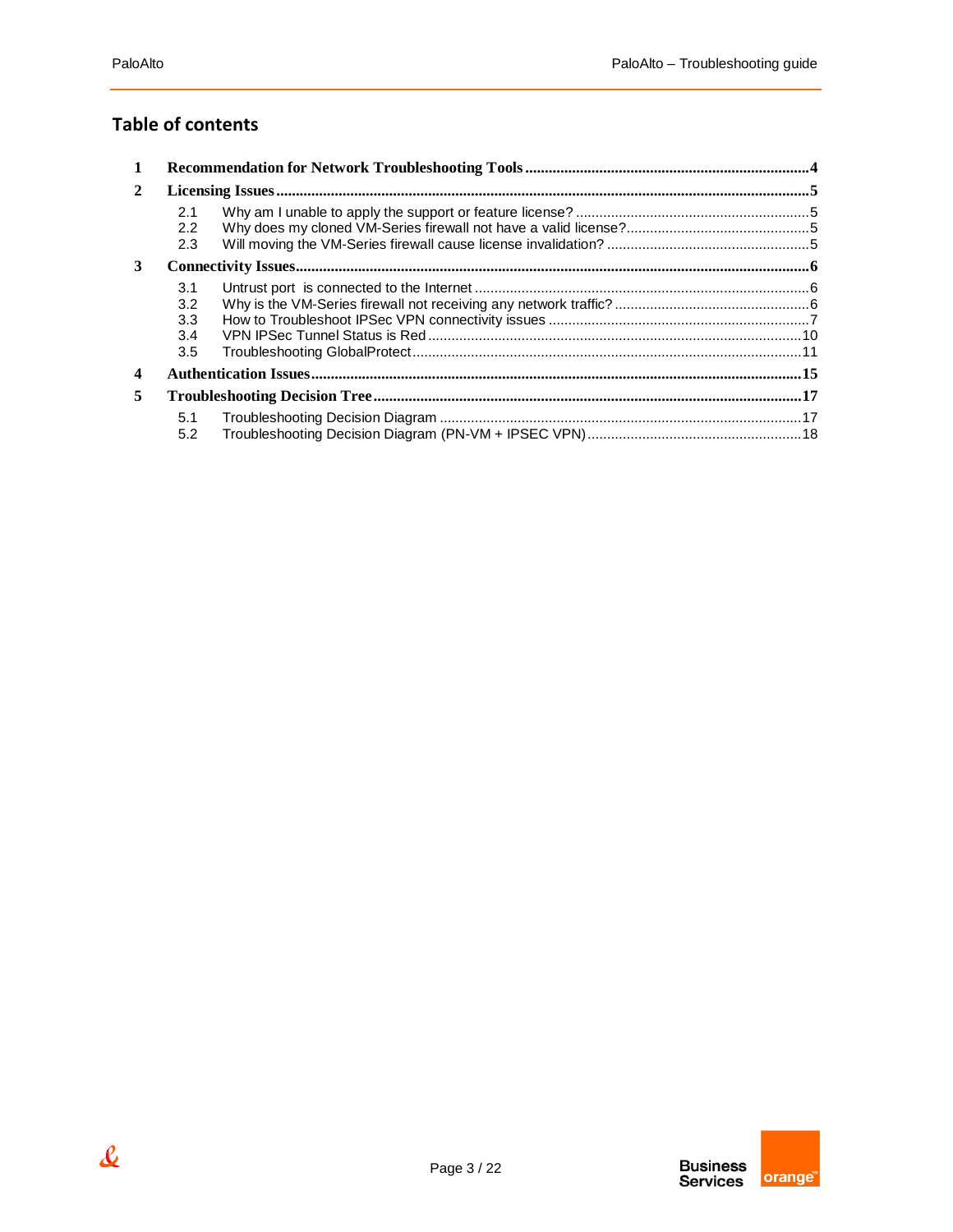## <span id="page-3-0"></span>1 Recommendation for Network Troubleshooting Tools

It is useful to have a separate troubleshooting station to capture traffic or inject test packets in the virtualized environment. It can be helpful to build a fresh OS from scratch with common troubleshooting tools installed such as tcpdump, nmap, hping, traceroute, iperf, tcpedit, netcat, etc. This machine can then be powered down and converted to a template. Each time the tools are needed, the troubleshooting client (virtual machine) can be quickly deployed to the virtual switch(es) in question and used to isolate networking problems. When the testing is complete, the instance can simply be discarded and the template used again the next time it is required.

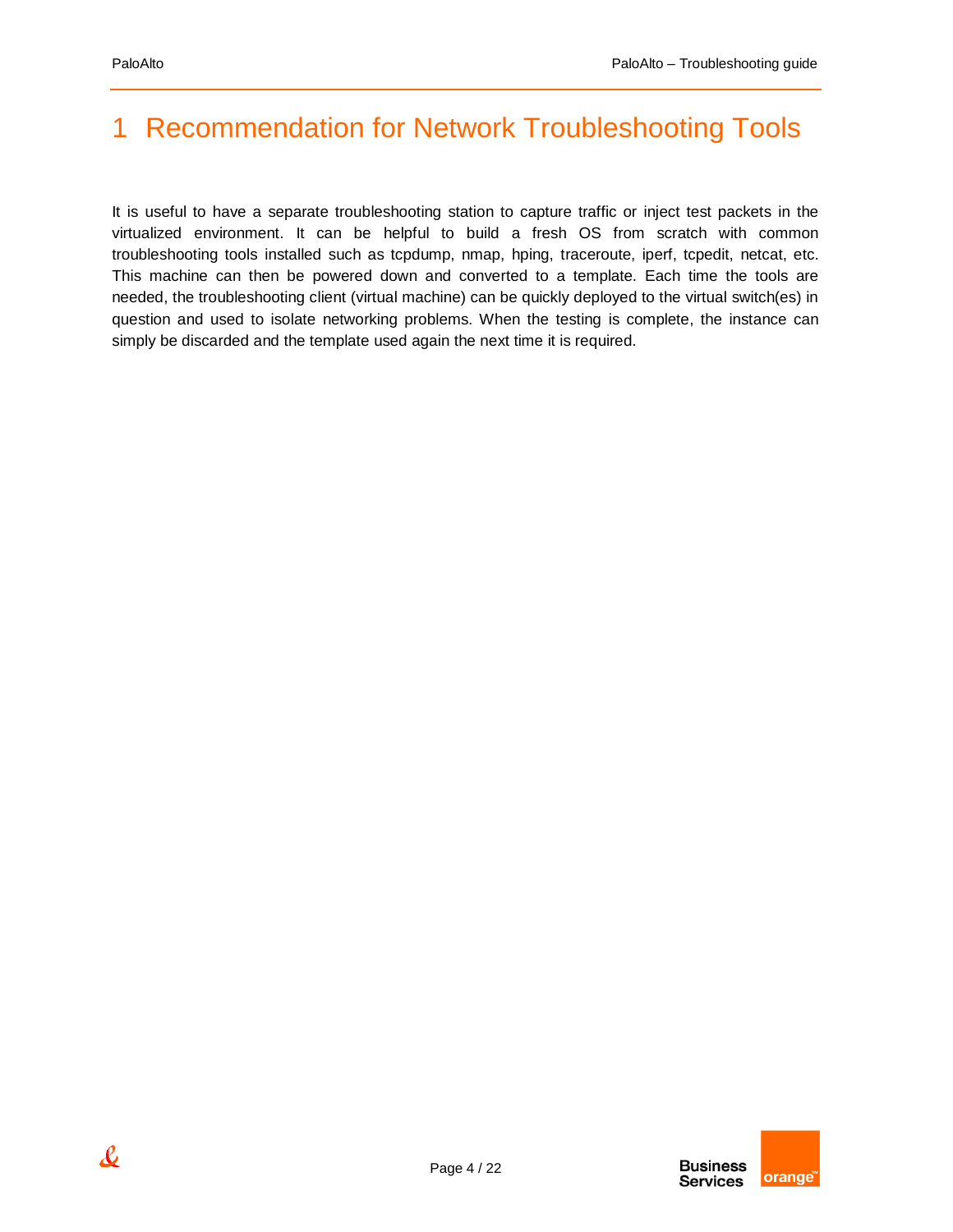## <span id="page-4-0"></span>2 Licensing Issues

#### <span id="page-4-1"></span>**2.1 Why am I unable to apply the support or feature license?**

Have you applied the capacity auth-code on the VM-Series firewall? Before you can activate the support or feature license, you must apply the capacity auth-code so that the device can obtain a serial number. This serial number is required to activate the other licenses on the VM-Series firewall.

#### <span id="page-4-2"></span>**2.2 Why does my cloned VM-Series firewall not have a valid license?**

VMware assigns a unique UUID to each virtual machine including the VM-Series firewall.So, when a VM-Series firewall is cloned, a new UUID is assigned to it. Because the serial number and license for each instance of the VM-Series firewall is tied to the UUID, cloning a licensed VM-Series firewall will result in a new firewall with an invalid license. You will need a new auth-code to activate the license on the newly deployed firewall. You must apply the capacity auth-code and a new support license in order to obtain full functionality, support, and software upgrades on the VM-Series firewall.

#### <span id="page-4-3"></span>**2.3 Will moving the VM-Series firewall cause license invalidation?**

If you are manually moving the VM-Series firewall from one host to another, be sure to select the option, This guest was moved to prevent license invalidation.

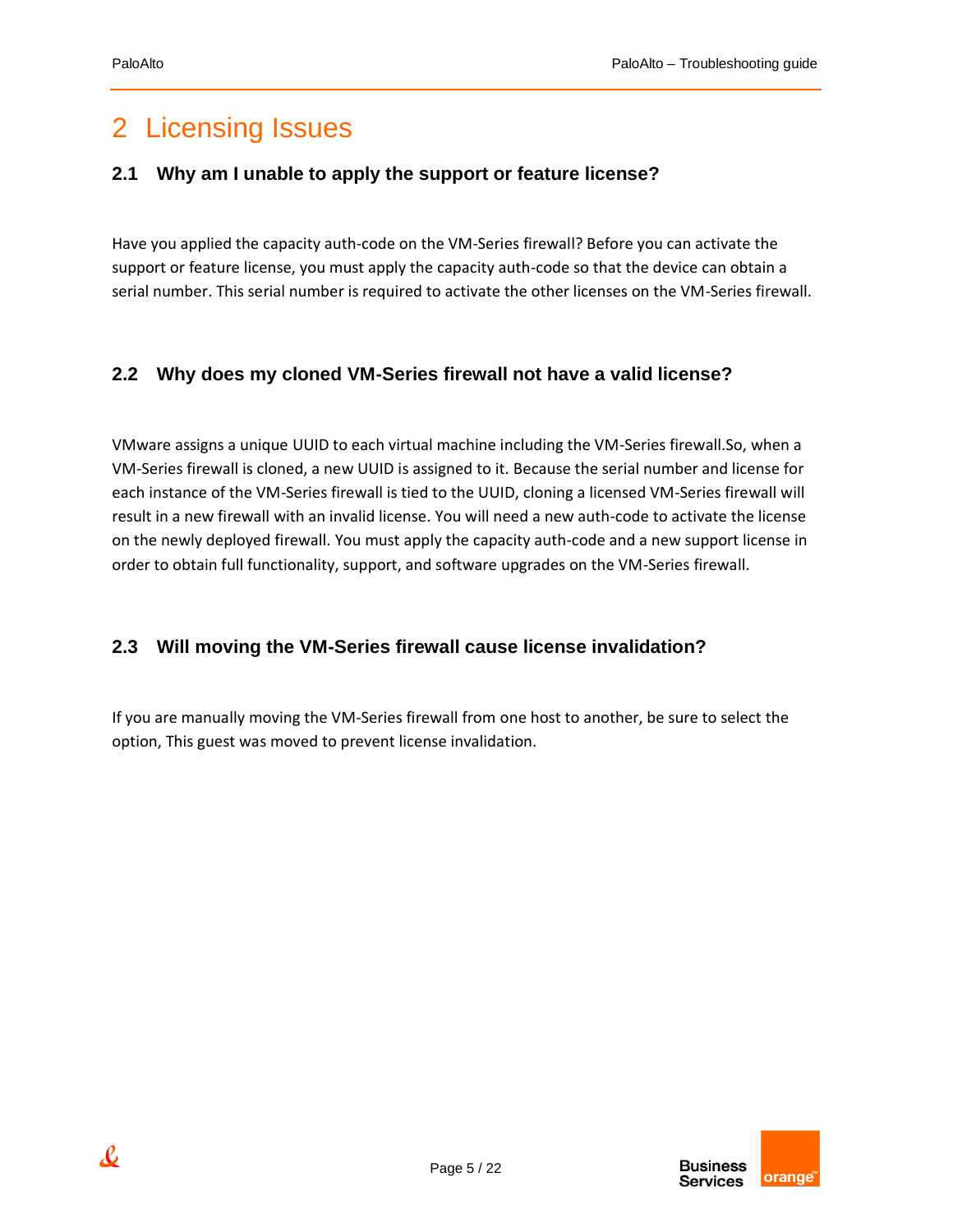## <span id="page-5-0"></span>3 Connectivity Issues

Before Troubleshooting connectivity issues. You have to make sure that the following configuration has been done correctly :

#### <span id="page-5-1"></span>**3.1 Un-trust port is not connected to the Internet**

Make sure that the next hop is the gateway of the VPC containing the Palo Alto VM.

| Virtual Router - Static Route - IPv4 |                                |           |                                                                |                    |                   |  |  |
|--------------------------------------|--------------------------------|-----------|----------------------------------------------------------------|--------------------|-------------------|--|--|
|                                      | Name   to-Internet             |           |                                                                |                    |                   |  |  |
| Destination 0.0.0.0/0                |                                |           |                                                                |                    |                   |  |  |
|                                      | Interface ethernet1/2          |           |                                                                |                    |                   |  |  |
|                                      | Next Hop   IP Address          |           |                                                                |                    |                   |  |  |
|                                      | 172, 16, 4, 1                  |           |                                                                |                    |                   |  |  |
| Admin Distance   10 - 240            |                                |           |                                                                |                    |                   |  |  |
| Metric 10                            |                                |           |                                                                |                    |                   |  |  |
| Route Table Unicast                  | $\overline{\phantom{a}}$       |           |                                                                |                    |                   |  |  |
|                                      | <b>BFD Profile Disable BFD</b> |           |                                                                |                    |                   |  |  |
| <b>Path Monitoring</b>               |                                |           |                                                                |                    |                   |  |  |
|                                      |                                |           | Failure Condition (a) Any (b) All Preemptive Hold Time (min) 2 |                    |                   |  |  |
| <b>Name</b>                          | Enable                         | Source IP | <b>Destination IP</b>                                          | Ping<br>أمده الدرو | <b>Ping Count</b> |  |  |

#### <span id="page-5-2"></span>**3.2 Why is the VM-Series firewall not receiving any network traffic?**

On the VM-Series firewall. check the traffic logs (MonitorLogs). If the logs are empty, use the following CLI command to view the packets on the interfaces of the VM-Series firewall:

| show counter global filter delta yes              |  |  |  |  |  |
|---------------------------------------------------|--|--|--|--|--|
| Global counters:                                  |  |  |  |  |  |
| Elapsed time since last sampling: 594.544 seconds |  |  |  |  |  |
| Total counters shown: 0                           |  |  |  |  |  |
|                                                   |  |  |  |  |  |

In the vSphere environment, check for the following issues:

 Check the port groups and confirm that the firewall and the virtual machine(s) are on the correct port group

Make sure that the interfaces are mapped correctly.

Network adapter 1 = management

 $\mathbf{\mathcal{L}}$ 

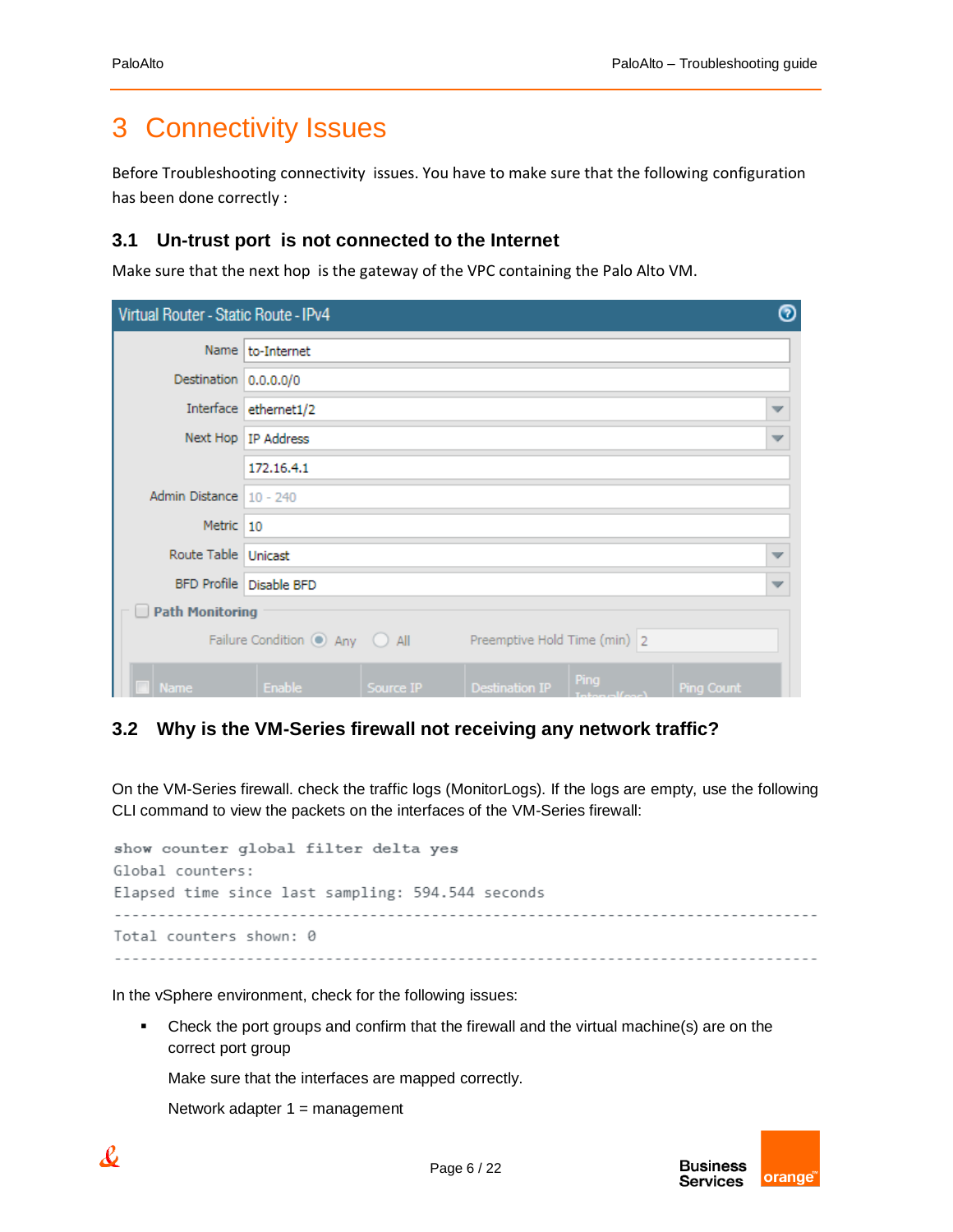Network adapter 2= Ethernet1/1

Network adapter  $3 =$  Ethernet1/2

For each virtual machine, check the settings to verify the interface is mapped to the correct port group.

 Verify that either promiscuous mode is enabled for each port group or for the entire switch or that you have configured the firewall to Hypervisor Assigned MAC Addresses .

Since the dataplane PAN-OS MAC addresses are different than the VMNIC MAC addresses assigned by vSphere, the port group (or the entire vSwitch) must be in promiscuous mode if not enabled to use the hypervisor assigned MAC address:

- o Check the VLAN settings on vSphere. The use of the VLAN setting for the vSphere port group serves two purposes: It determines which port groups share a layer 2 domain, and it determines whether the uplink ports are tagged (802.1Q).
- o Check the physical switch port settings If a VLAN ID is specified on a port group with uplink ports, then vSphere will use 802.1Q to tag outbound frames. The tag must match the configuration on the physical switch or the traffic will not pass. Check the port statistics if using virtual distributed switches (vDS); Standard switches do not provide any port statistic

#### <span id="page-6-0"></span>**3.3 How to Troubleshoot IPSec VPN connectivity issues**

These steps are intended to help troubleshoot IPSec VPN connectivity issues. They are divided into two parts, one for each Phase of an IPSec VPN.

#### **Phase 1**

Ŀ.

- To rule out ISP-related issues, try pinging the peer IP from the PA external interface. Ensure that pings are enabled on the peer's external interface.
- If pings have been blocked per security requirements, see if the other peer is responding to the main/aggressive mode messages, or the DPDs. Check for the responses of the "Are you there?" messages from the peer in the system logs under the Monitor tab or under ikemgr logs.
- Check that the IKE identity is configured correctly.
- Check that the policy is in place to permit IKE and IPSec applications. Usually this policy is not required if there is no clean-up rule configured on the box. If a clean-up rule is configured, the policy is configured usually from the external zone to the external zone.
- Check that proposals are correct. If incorrect, logs about the mismatch can be found under the system logs, or by using the following CLI command:

> less mp-log ikemgr.log

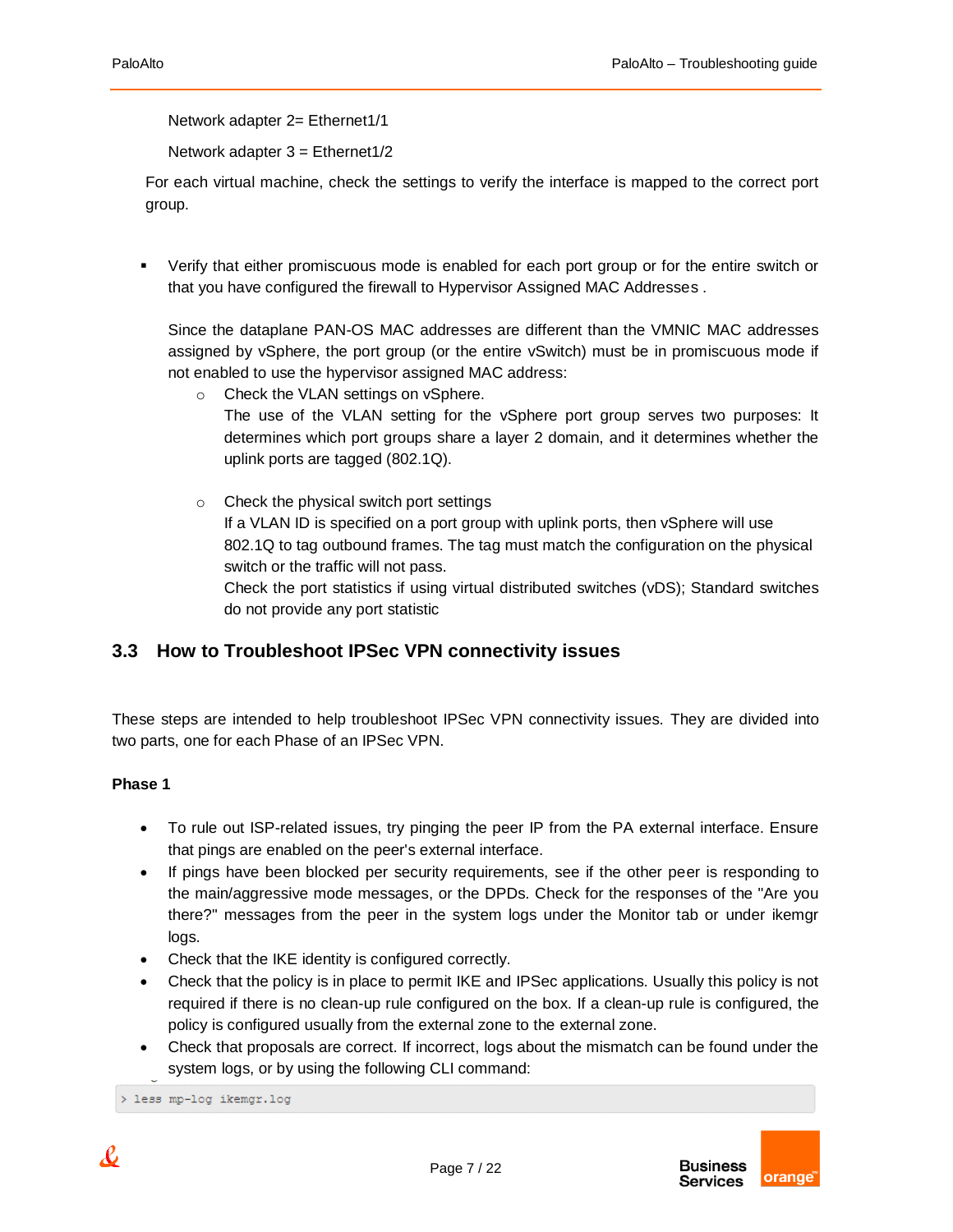Check that preshared key is correct. If incorrect, logs about the mismatch can be found under the system logs, or by using the following CLI command:

> less mp-log ikemgr.log

- Take packet captures to analyze the traffic. Use filters to narrow the scope of the captured traffic.
- Useful CLI commands:

```
> show vpn ike-sa gateway <name>
> test vpn ike-sa gateway <name>
> debug ike stat
```
#### **Advanced CLI commands:**

• For detailed logging, turn on the logging level to debug:

> debug ike global on debug > less mp-log ikemgr.log

 To view the main/aggressive and quick mode negotiations, it is possible to turn on pcaps for capturing these negotiations. Messages 5 and 6 onwards in the main mode and all the packets in the quick mode have their data payload encrypted:

```
> debug ike pcap on
> view-pcap no-dns-lookup yes no-port-lookup yes debug-pcap ikemgr.pcap
```
Turn off debugs

> debug ike pcap off

Configuring packet filter and captures restricts pcaps only to the one worked on, debug IKE pcap on shows pcaps for all VPN traffic.

To check if NAT-T is enabled, packets will be on port 4500 instead of 500 from the 5th and 6th messages of main mode. Check if vendor id of the peer is supported on the Palo Alto Networks device and vice-versa.

#### **Phase 2**

 $\mathcal{L}$ 

Check if the firewalls are negotiating the tunnels, and ensure that 2 unidirectional SPIs exist:

```
> show vpn ipsec-sa
> show vpn ipsec-sa tunnel <tunnel.name>
```
 Check if proposals are correct. If incorrect, logs about the mismatch can be found under the system logs under the monitor tab, or by using the following command:

> less mp-log ikemgr.log

 Check if pfs is enabled on both ends. If incorrect, logs about the mismatch can be found under the system logs under the monitor tab, or by using the command:

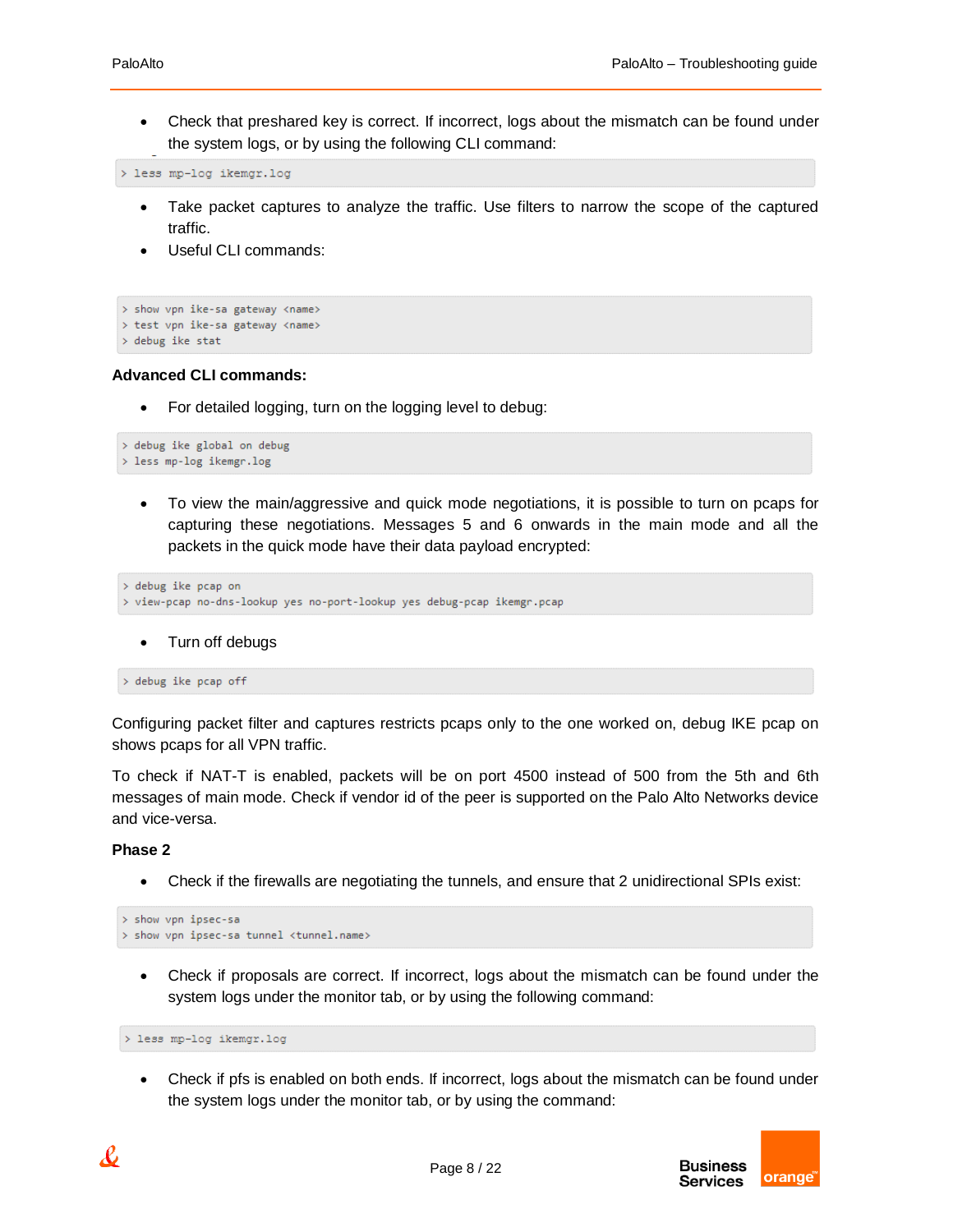> less mp-log ikemgr.log

 Check the proxy-id configuration. This is usually not required when the tunnel is between two Palo Alto Networks firewalls, but when the peer is from another vendor, IDs usually need to be configured.

A mismatch would be indicated under the system logs, or by using the command:

> less mp-log ikemgr.log

 Check the proxy-id configuration. This is usually not required when the tunnel is between two Palo Alto Networks firewalls, but when the peer is from another vendor, IDs usually need to be configured.

A mismatch would be indicated under the system logs, or by using the command:

> less mp-log ikemgr.log

Useful CLI commands:

```
> show vpn flow name <tunnel.id/tunnel.name>
> show vpn flow name <tunnel.id/tunnel.name> | match bytes
```
 Check if encapsulation and decapsulation bytes are increasing. If the firewall is passing traffic, then both values should be increasing.

> show vpn flow name <tunnel.id/tunnel.name> | match bytes

If encapsulation bytes are increasing and decapsulation is constant, then the firewall is sending but not receiving packets.

 Check to see if a policy is dropping the traffic, or if a port translating device in front of PAN that might be dropping the ESP packets.



If tunnels are up but traffic is not passing through the tunnel:

Ŀ

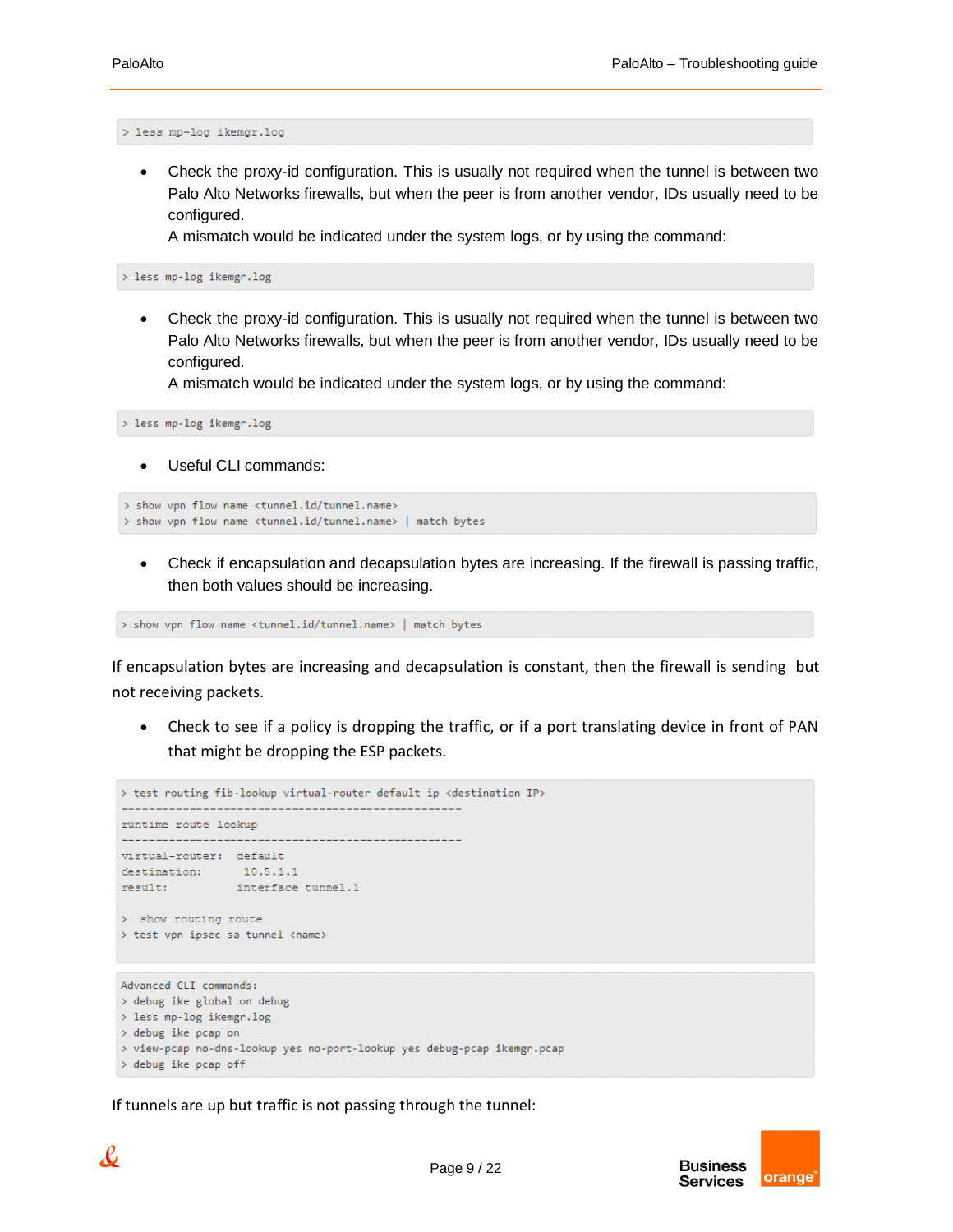**College** 

 $\mathcal{L}$ 

**State** 

- Check security policy and routing.
- Check for any devices upstream that perform port-and-address-translations. Because ESP is a layer 3 protocol, ESP packets do not have port numbers. When such devices receive ESP packets, there is a high possibility they may silently drop them, because they do not see the port numbers to translate.
- Apply debug packet filters, captures or logs, if necessary, to isolate the issue where the traffic is getting dropped.

#### <span id="page-9-0"></span>**3.4 VPN IPSec Tunnel Status is Red**

When it comes to working with IPSec VPNs, it can be tricky to understand the status properly, which is why I chose this topic to talk about.

Let's start with the IPSec tunnel status window, which can be accessed from the WebGUI > Network > IPSec Tunnels.

Inside that window, you see the status of all of the IPSec VPN tunnels that you have configured on this firewall.

| ville paloa<br>NIETWORKS                     |     | Dashboard   | ACC                            | Monitor  | Policies    | Objects              | <b>Network</b>               | Device              |
|----------------------------------------------|-----|-------------|--------------------------------|----------|-------------|----------------------|------------------------------|---------------------|
| Interfaces                                   | -81 |             | Phase 2<br><b>IPSec status</b> |          |             |                      | Phase 1<br><b>IKE</b> status |                     |
| <b>PR</b> Zones<br>Wirtual Routers           |     |             |                                |          |             |                      | <b>IKE Gateway/Satellite</b> |                     |
| <b>D</b> IPSec Tunnels                       |     | <b>Name</b> | <b>Status</b>                  | Type     | Interface   | Local IP             | Peer IP                      | Status              |
| 贵 DHCP<br>DND DNS Proxy<br>V C GlobalProtect |     | P2-CADEMFW  | Tunnel Info                    | Auto Key | ethernet1/1 | Local-<br>UntrustNet | 66.151.149.18                | $\bigcirc$ BXE Info |

IPSec Tunnel status window showing both P1 and P2 status of every tunnel on this device.

|            |                             |       |                         |                                      | 图 Save Q Search |                                                         |
|------------|-----------------------------|-------|-------------------------|--------------------------------------|-----------------|---------------------------------------------------------|
|            |                             |       |                         | <b>IPSec Tunnel</b><br><b>Status</b> |                 | C OHelp<br>1 item $\boxed{\rightarrow}$ $\boxed{\star}$ |
|            |                             |       | <b>Tunnel Interface</b> |                                      |                 |                                                         |
| Interface  | Virtual Router              |       | Virtual System          | Security Zone                        | <b>Status</b>   |                                                         |
| tunnel.201 | DemoRouter<br>(Show Routes) | vsys1 |                         | AWS-VPN<br>3                         | $\boxed{mn}$    |                                                         |

Detail of the second part of the same window showing the IPSec Tunnel Status.

The confusing part about the IPSec Tunnel status window is that there are actually 3 areas that show the current status. I have detailed the "status" below:

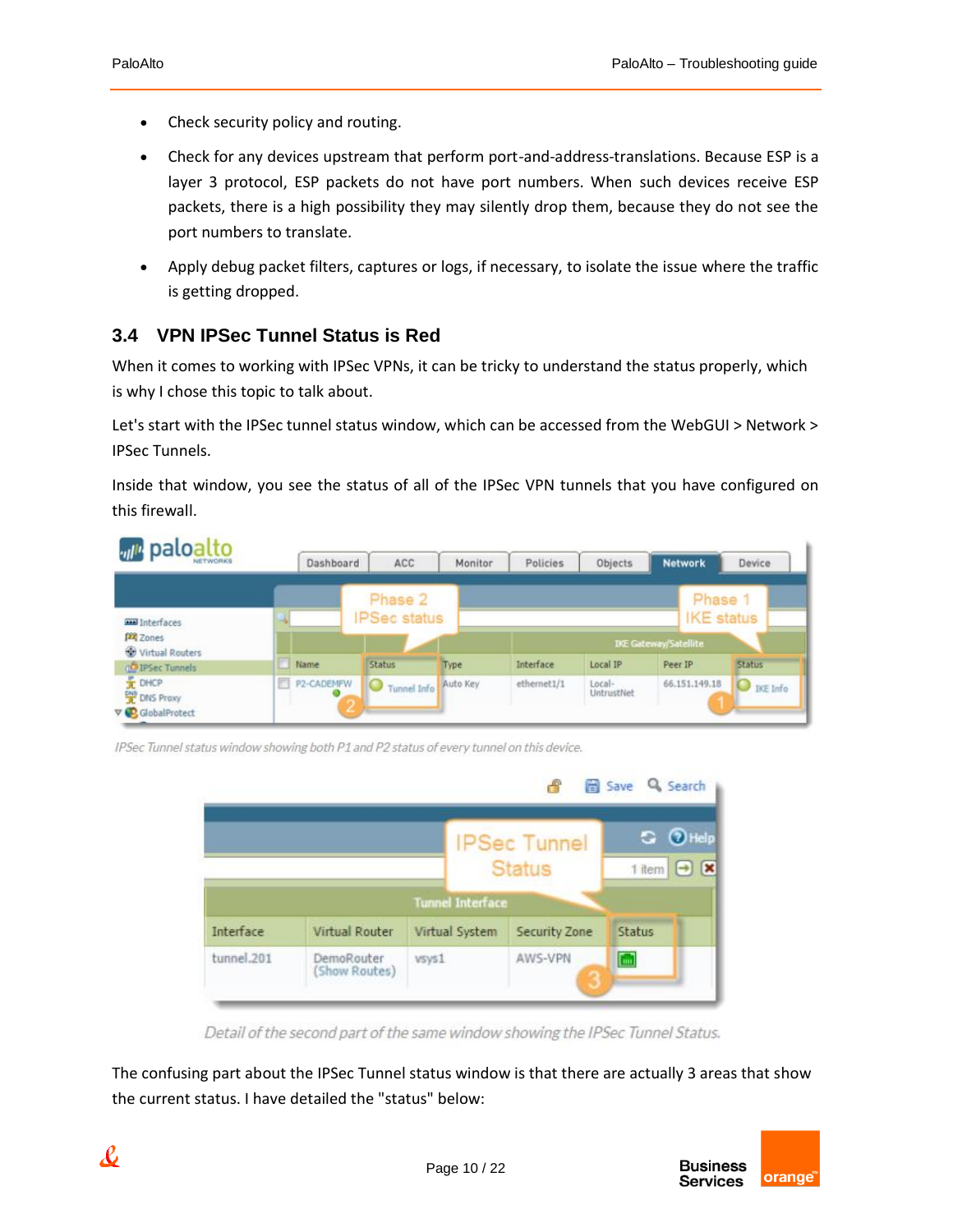- 1. **Phase 1 - IKE status** Green indicates a valid IKE phase-1 SA or IKEv2 IKE SA. Red indicates that IKE phase-1 SA is not available or has expired.
- 2. **Phase 2 - IPSec status** Green indicates an IPSec phase-2 security association (SA) tunnel. Red indicates that IPSec phase-2 SA is not available or has expired.
- 3. **IPSec Tunnel Interface status** Green indicates that the tunnel interface is up (because tunnel monitor is disabled or because tunnel monitor status is UP and the monitoring IP address is reachable). Red indicates that the tunnel interface is down because the tunnel monitor is enabled and the remote tunnel monitoring IP address is unreachable.

I have personally seen the Phase 2 IPSec showing Green, with Phase 1 IKE showing a Red status, even though the tunnel is showing green, because it is still active. The next time that IKE is to be renegotiated, it may or may not have an issue, but it's good to be aware of.

To get more detailed information on what is going on when the IPSec Tunnel Interface is showing Red, you will need to go into your logs and look for any errors that may help indicate what the problem is. You also can click the "Tunnel Info" and "IKE Info" text to the right of the "bubble" status to get more info. (A window will appear showing the IKE or IPSec info).

#### <span id="page-10-0"></span>**3.5 Troubleshooting GlobalProtect**

Issues related to GlobalProtect can fall broadly into the following categories:

- GlobalProtect unable to connect to portal or gateway
- GlobalProtect agent connected but unable to access resources
- Miscellaneous

 $\boldsymbol{\mathcal{L}}$ 

This article lists some of the common issues and methods for troubleshooting GlobalProtect. The article assumes you are aware of the basics of GlobalProtect and its configuration.

#### **Tools used for troubleshooting**

Tools and utilities for troubleshooting on the client machine: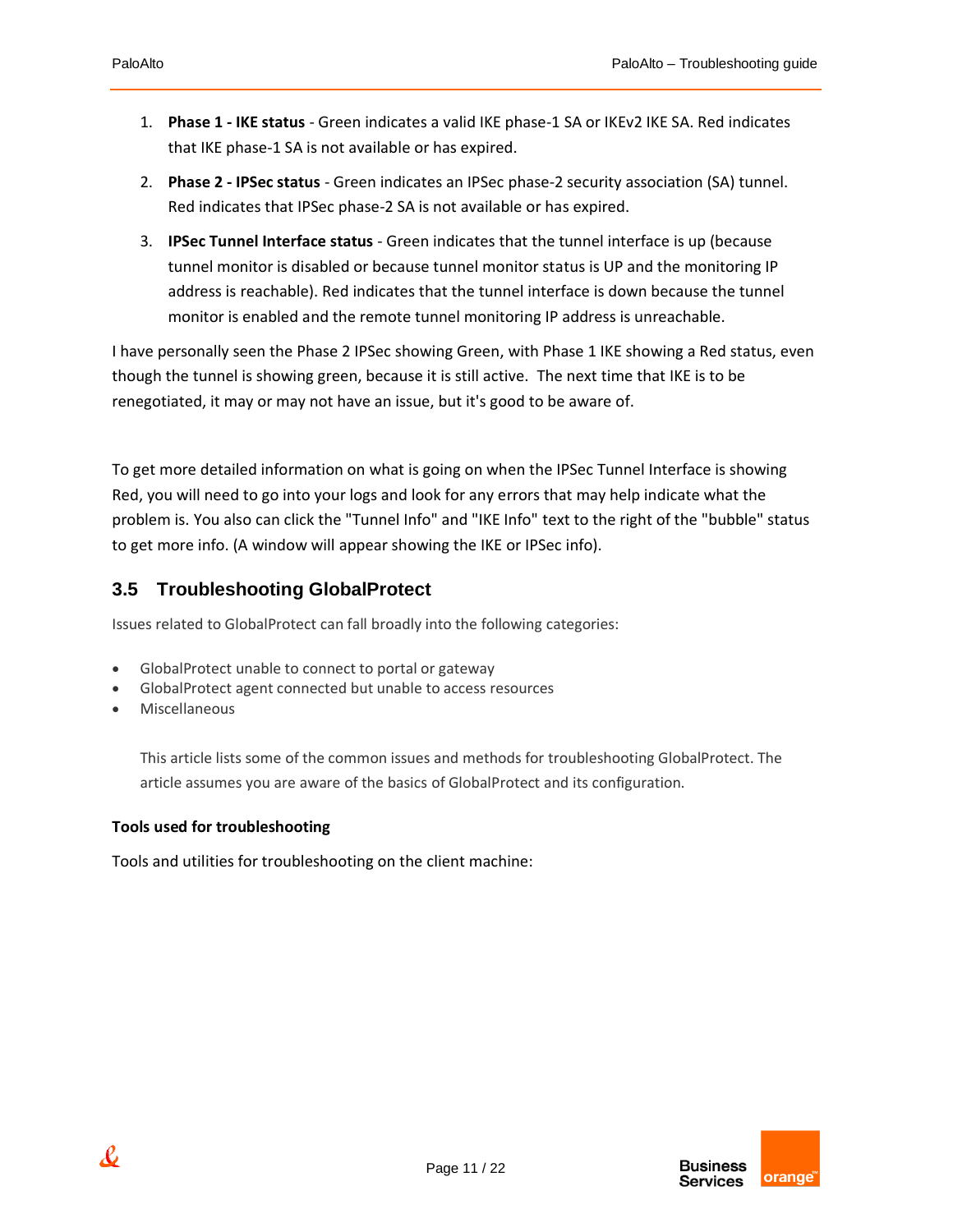| Ping/Traceroute                                  | To verify reachability to the portal/gateway                                                                               |
|--------------------------------------------------|----------------------------------------------------------------------------------------------------------------------------|
| <b>Nslookup</b>                                  | To make sure that the FQDNs for the portal/gateway are getting resolved                                                    |
| lpconfig/Ifconfig/Netstat-nr/<br>Route print     | To verify the GlobalProtect adapter settings and routes installed by the GlobalProtect client                              |
| MMC (Windows)/Keychain<br>Access (OSX)           | To install and verify the installed client/root CA certificates                                                            |
| Wireshark                                        | To capture transaction between the GlobalProtect client and the portal/gateway                                             |
| Web Browser                                      | To download the GlobalProtect client and to confirm successful SSL connection between the<br>client and the portal/gateway |
| <b>GlobalProtect Client</b><br>Status/Detail tab | To check the status of the connection                                                                                      |
| <b>GlobalProtect client logs</b>                 | To check detailed debug logs from the GlobalProtect client                                                                 |

#### **Tools used for troubleshooting on the firewall:**

- 1. Packet Captures:
- **Dataplane Captures:**

For transactions between the client and the portal/gateway. Useful to see if the firewall is dropping any packets on the dataplane. But not very helpful with SSL offload enabled since packets might be missing.

#### **Management Port Captures**

For transactions between the firewall and the LDAP server (for authentication)

#### 2. Debug Logs: Might need to enable debug for more detailed information:

| appweb3-sslvpn.log  | Main log file for all SSL VPN related activities. Can be used to track communication with other<br>daemons.                                                             |
|---------------------|-------------------------------------------------------------------------------------------------------------------------------------------------------------------------|
| pan packet diag.log | To verify the handling of initial SSL request from Client on the dataplane, after which the<br>communication is sent to the sslypn daemon on the management plane (MP). |
| authd.log           | For authentication issues related to GlobalProtect login.                                                                                                               |
| rasmgr.log          | For client login/logout events and other backend logic.                                                                                                                 |
| useridd.log         | For User-IP mappings and HIP checks.                                                                                                                                    |

3. CLI commands

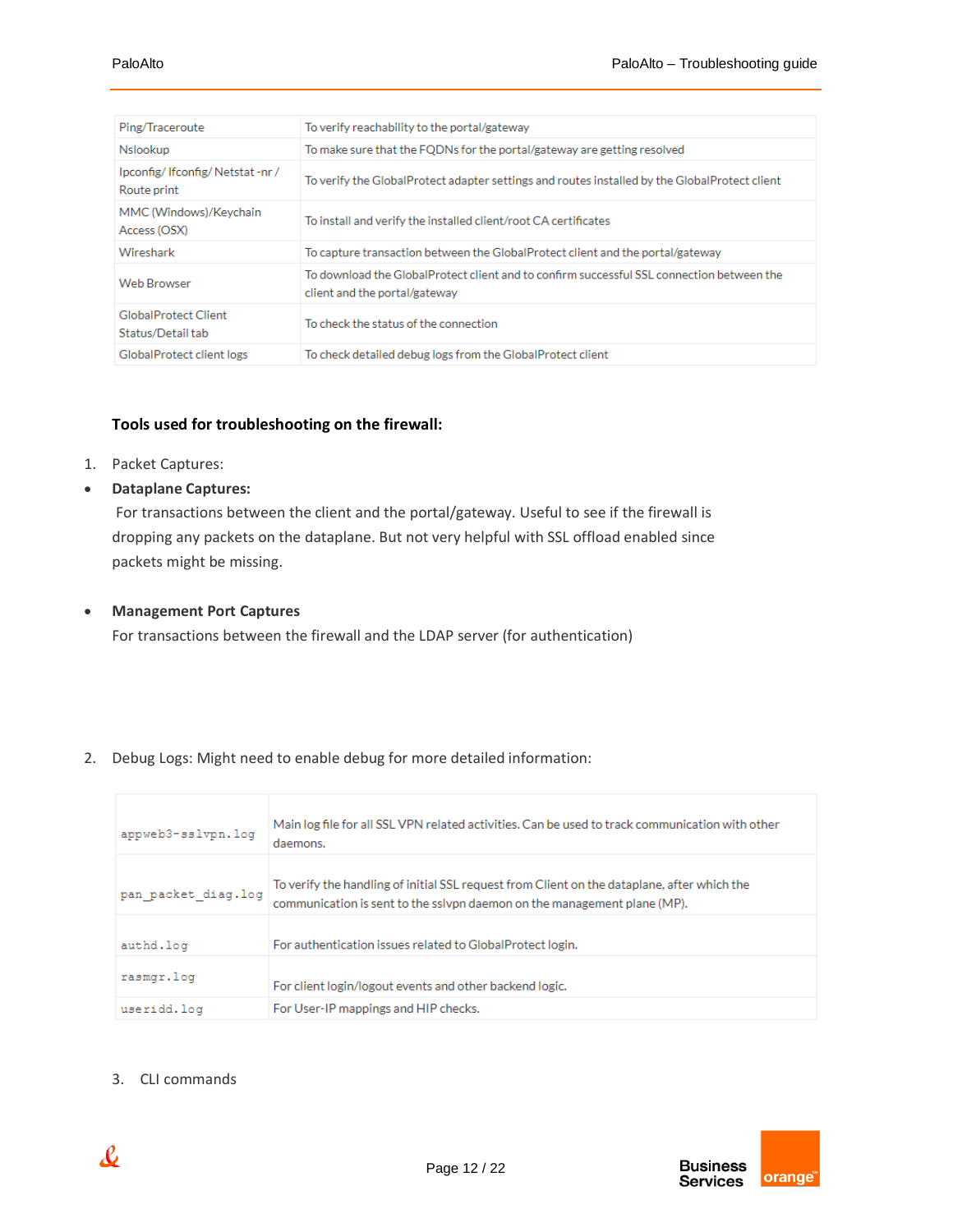4. Traffic logs: To verify connections coming from the client for the portal/gateway and for checking details of sessions from a connected GlobalProtect client to resources.

#### **3.5.1 General Troubleshooting approach:**

- 1. Verify that the configuration has been done correctly as per documents suiting your scenario.
- 2. On the client, make sure the GlobalProtect client is installed, if this is not the first time you are connecting to GlobalProtect.
- 3. Use nslookup on the client to make sure the client can resolve the FQDNs for the portal/gateway.
- 4. Open a web browser and enter the URL : https://<Portal-IP/FQDN> *and/or* https://<Gateway-IP/FQDN>. This will make sure that the SSL communication between the client and the portal/gateway is working fine. The web browser easily helps us check the certificate coming from the portal/gateway. If there are certificate issues, browser errors can help isolate those, for example,
- Signing Authority is not trusted
- Common Name in the certificate is different from SNI requested by client, or SAN does not contain proper DNS name
- Certificate validity expired

.

 $\mathcal{L}$ 

- Any issues in certificate chain
- 5. If the browser page above is not loading properly, check with Wireshark to see if the TCP handshake is complete or not. Use filter**ip.addr==<Portal IP>** *or* **ip.addr==<gatewayIP>** as appropriate
- 6. If the SYN packet is going out and no ACK is received, move to the firewall and see if the sessions are getting formed, and if packets are getting dropped. Use dataplane debugs or captures combined with global counters to check the same. Check security policies, NAT, etc. to make sure traffic is not getting dropped.
- 7. In the above case, sometimes it is also helpful to check if dataplane resources are healthy. Check the following commands to find any resource overutilization:
	- > show running resource-monitor
	- > debug dataplane pool statistics
- 8. Check **appweb3-sslvpn.log** for more information, if packets are not getting dropped on the dataplane.
- 9. From the browser, if the GlobalProtect login page is loading properly, it might ask for the client certificate if client certificate-based authentication is enabled on the portal.
- 10. Check whether the proper client certificate is loaded into the machine's certificate store, and the browser's certificate store.
- 11. If you are getting the error 'valid Client Certificate is required,' import the client certificate into the browser and the client machine. ['Valid client certificate is required' error accessing portal address on Firefox](https://live.paloaltonetworks.com/t5/Management-Articles/Valid-client-certificate-is-required-error-accessing-portal/ta-p/74364) [Internet Explorer Browser Error: "Valid client certificate required"](https://live.paloaltonetworks.com/t5/Management-Articles/Internet-Explorer-Browser-Error-quot-Valid-client-certificate/ta-p/55065)

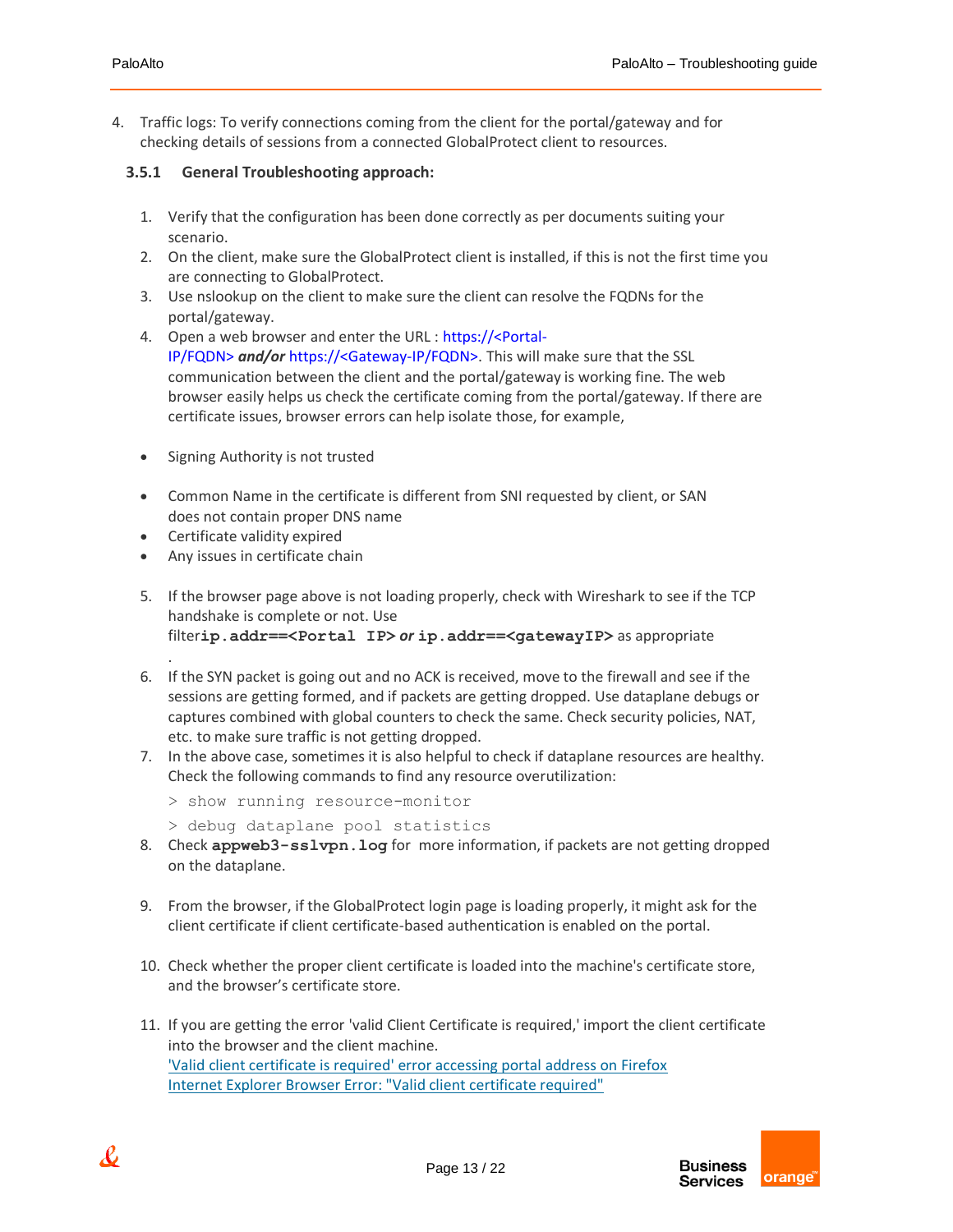- 12. Try logging in to the GlobalProtect Portal Web page. This will confirm that the authentication is working fine.
- 13. If unable to log in, check the firewall authd logs to see what is the error. The following document can be helpful if using LDAP authentication: [How to Troubleshoot LDAP](https://live.paloaltonetworks.com/t5/Management-Articles/How-to-Troubleshoot-LDAP-Authentication/ta-p/61818)  **[Authentication](https://live.paloaltonetworks.com/t5/Management-Articles/How-to-Troubleshoot-LDAP-Authentication/ta-p/61818)**
- 14. If you are able to login in to the Portal Web page, download and install the GlobalProtect client, if not already installed.
- 15. Open the GlobalProtect client, and enter the required settings (Username/ Password / Portal) and click Apply.
- 16. Notice the message displayed on the Status tab.
- 17. Collect the logs on the GlobalProtect client, as mentioned in the tools used section, and open the PanGPS.log file in the zipped folder.
- 18. Go through the logs, and based on error messages, take corrective action or troubleshoot.
- 19. Simultaneously, you might be required to check the **mp-log/appweb3 sslvpn.log** on the firewall for more information.

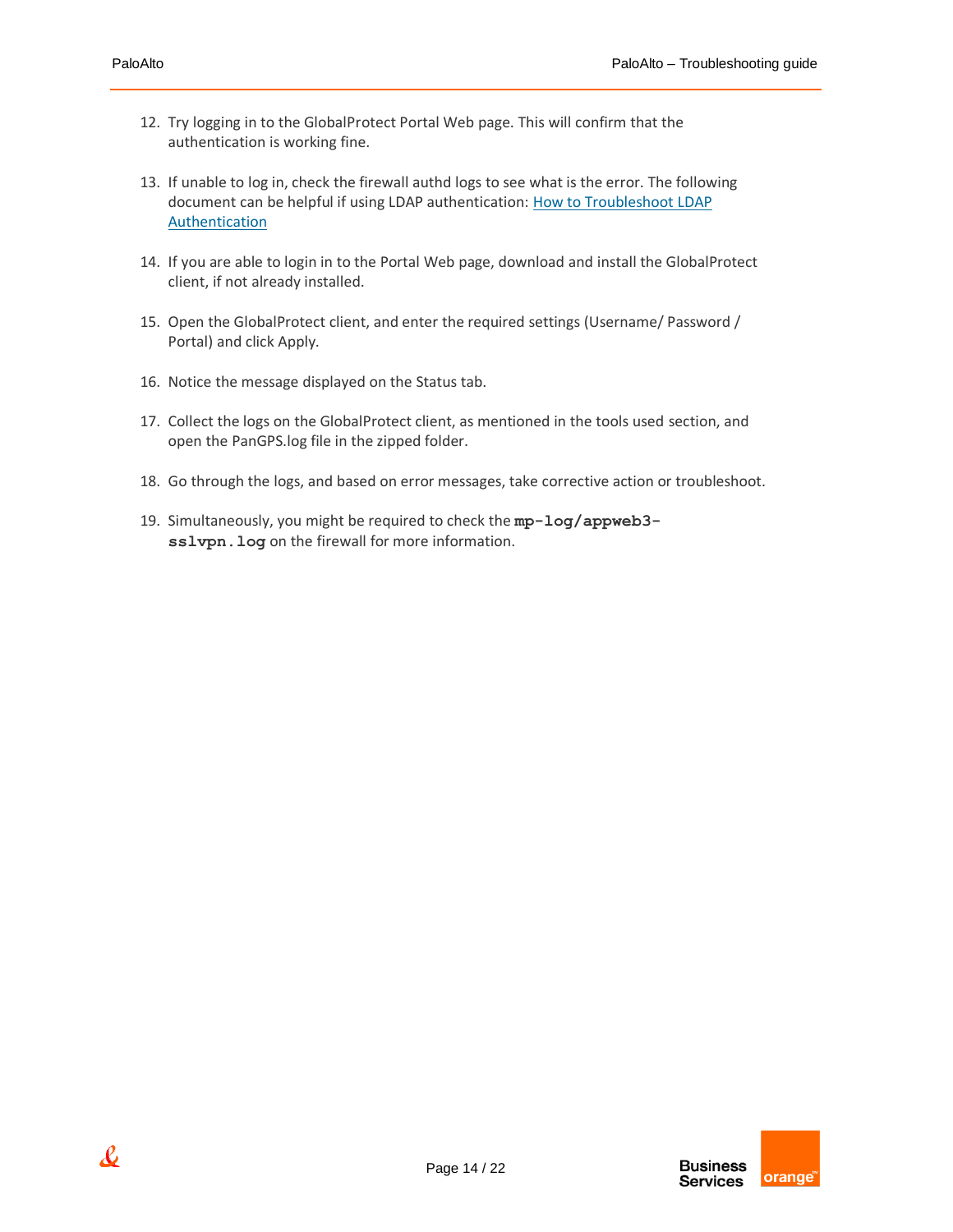## <span id="page-14-0"></span>4 Authentication Issues

When users fail to authenticate to a Palo Alto Networks firewall or Panorama, or the [Authentication](https://www.paloaltonetworks.com/documentation/80/pan-os/pan-os/authentication#id264348c2-b544-4007-836c-c7ed47e36cb7) process takes longer than expected, analyzing authentication-related information can help you determine whether the failure or delay resulted from:

- **User behavior**—For example, users are locked out after entering the wrong credentials or a high volume of users are simultaneously attempting access.
- **System or network issues**—For example, an authentication server is inaccessible.
- **Configuration issues**—For example, the Allow List of an authentication profile doesn't have all the users it should have.

The following CLI commands display information that can help you troubleshoot these issues:

| <b>Task</b>                                                                                                                                                                           |                                                                 | Command                                                                                                                           |  |  |
|---------------------------------------------------------------------------------------------------------------------------------------------------------------------------------------|-----------------------------------------------------------------|-----------------------------------------------------------------------------------------------------------------------------------|--|--|
| Display the number of locked user accounts associated with<br>the authentication profile (auth-profile), authentication<br>sequence $(i s - s e q)$ , or virtual system $(v s y s)$ . |                                                                 | show authentication locked-users<br>$vsys$ $\langle value \rangle$                                                                |  |  |
|                                                                                                                                                                                       | To unlock users, use the following operational<br>command:      | auth-profile <value>  <br/><math>is-seq</math><br/><math>\{ves \mid no\}</math><br/>{auth-profile   vsys} <value></value></value> |  |  |
|                                                                                                                                                                                       | $\angle$ request<br>authentication [unlock-admin   unlock-user] |                                                                                                                                   |  |  |

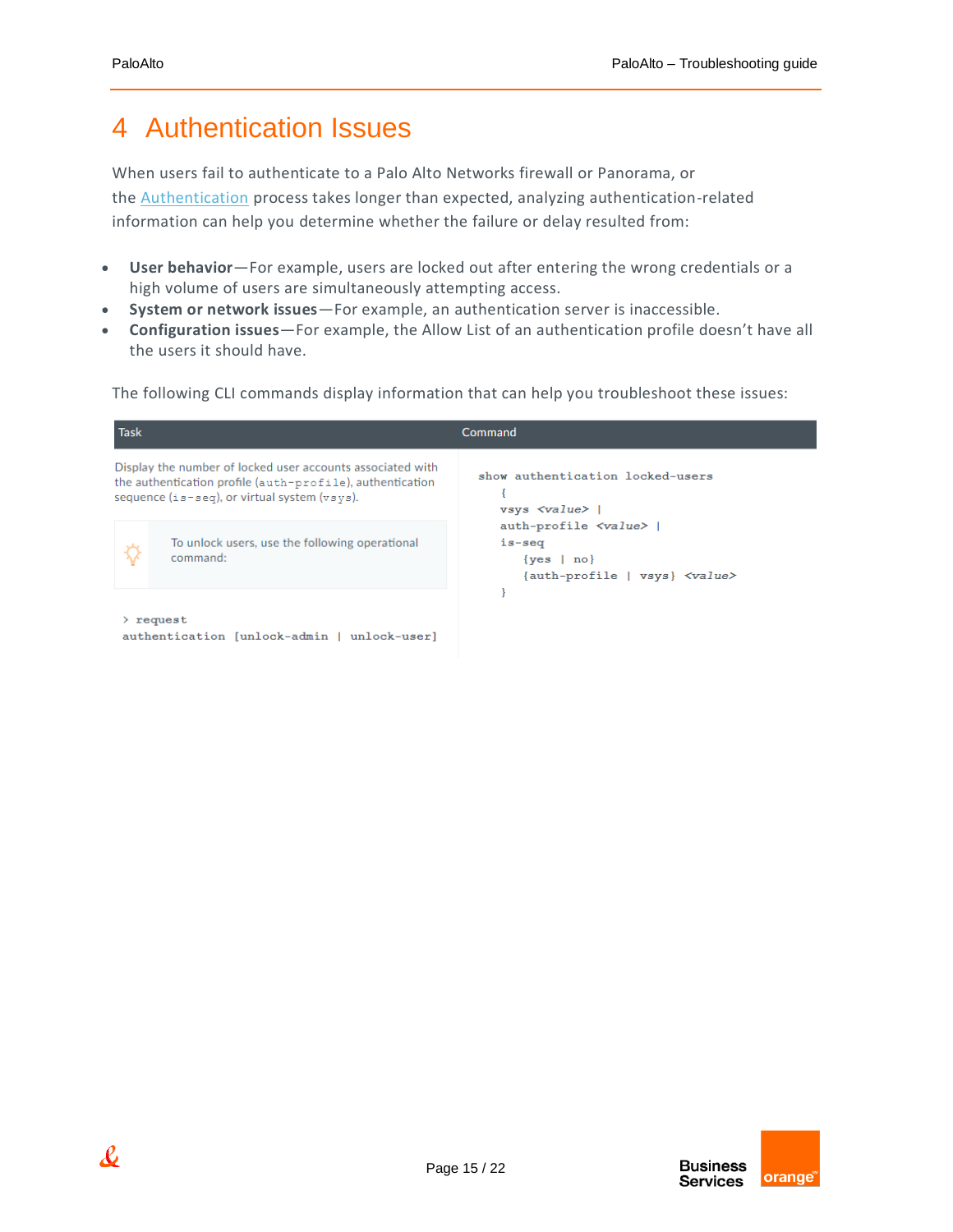$\mathcal{X}$ 

Use the debug authentication command to troubleshoot authentication events.

Use the show options to display authentication request statistics and the current debugging level:

- . show displays the current debugging level for the authentication service (authd).
- show-active-requests displays the number of active checks for authentication requests, allow lists, locked user accounts, and Multi-Factor Authentication (MFA) requests.
- · show-pending-requests displays the number of pending checks for authentication requests, allow lists, locked user accounts, and MFA requests.
- connection-show displays authentication request and response statistics for all authentication servers or for a specific protocol type.

Use the connection-debug options to enable or disable authentication debugging:

- Use the on option to enable or the off option to disable debugging for authd.
- Use the connection-debug-on option to enable or the connection-debug-off option to disable debugging for all authentication servers or for a specific protocol type.

```
debug authentication
   \left\{ \right.on {debug | dump | error | info | warn} |
   show |
   show-active-requests |
   show-pending-requests |
   connection-show |
      \overline{A}connection-id |
      protocol-type
          \left\{ \right.Kerberos connection-id <value> |
          LDAP connection-id \langle value \rangle |
          RADIUS connection-id <value> |
          TACACS+ connection-id <value> |
          \mathcal{F}connection-debug-on |
      \left\{ \right.connection-id |
      debug-prefix |
      protocol-type
          \left\{ \right.Kerberos connection-id <value> |
          LDAP connection-id <value> |
          RADIUS connection-id <value> |
          TACACS+ connection-id <value> |
          \mathcal{F}connection-debug-off |
      \left\{ \right.《
      connection-id |
      protocol-type
          \left\{ \right.Kerberos connection-id <value> |
          LDAP connection-id <value> |
          RADIUS connection-id <value> |
          TACACS+ connection-id <value> |
          \mathbf{F}connection-debug-on
   ł
```
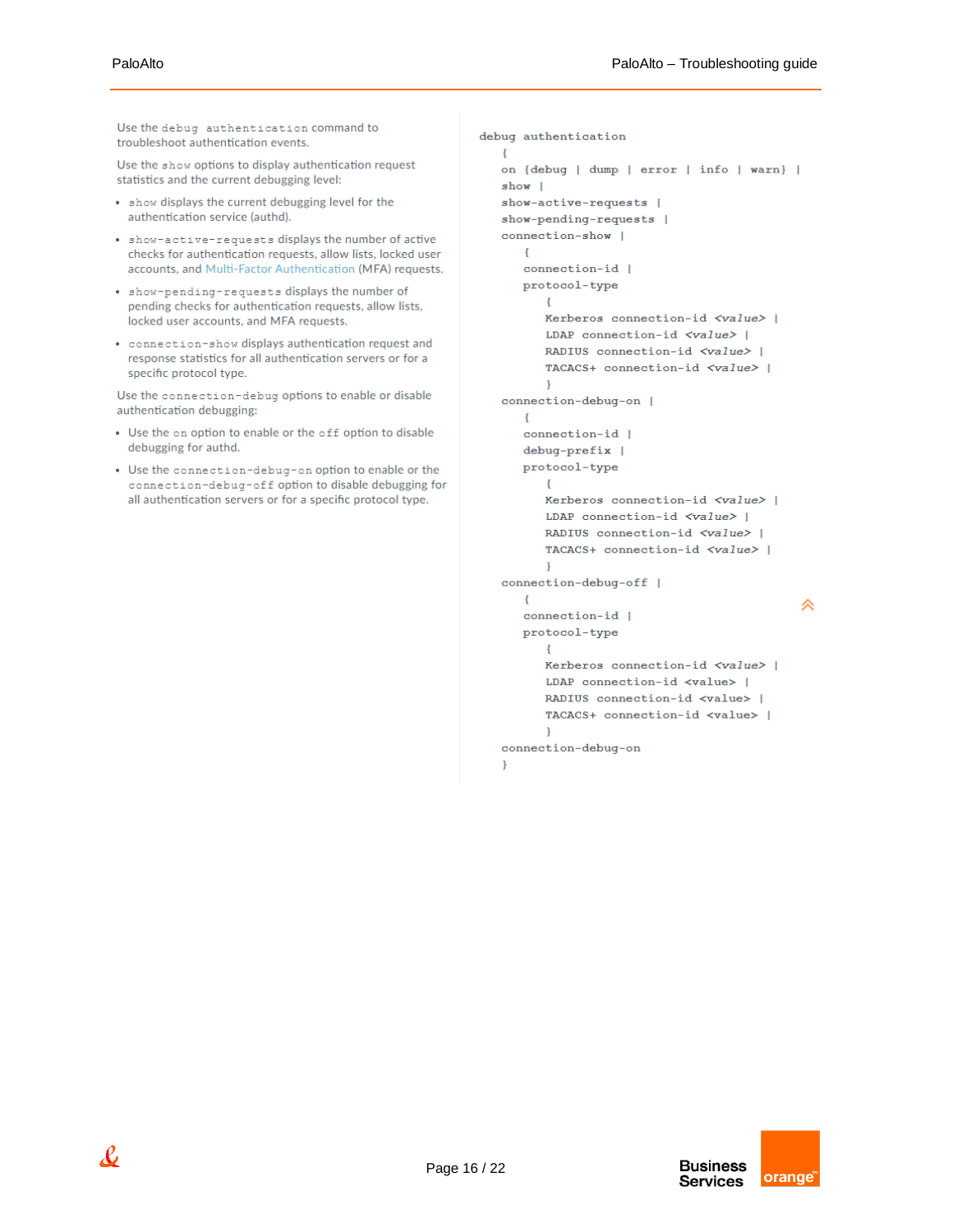## <span id="page-16-0"></span>5 Troubleshooting Decision Tree

#### <span id="page-16-1"></span>**5.1 Troubleshooting Decision Diagram**

#### PaloAlto - VM-SERIES

Troubleshooting Decision Diagram (VM-Series + Orange Flex Engine)



orange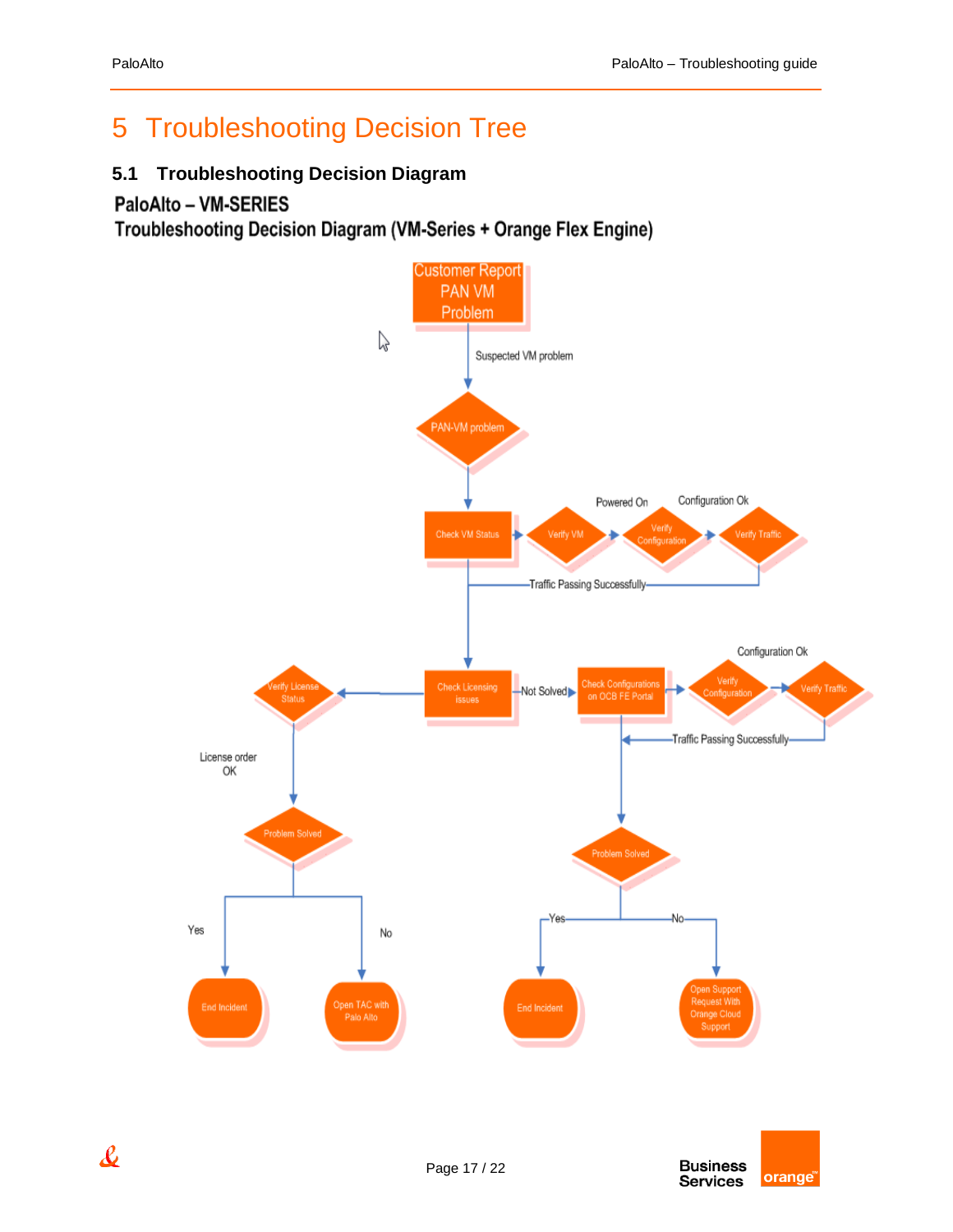

#### <span id="page-17-0"></span>**5.2 Troubleshooting Decision Diagram (PN-VM + IPSEC VPN)**

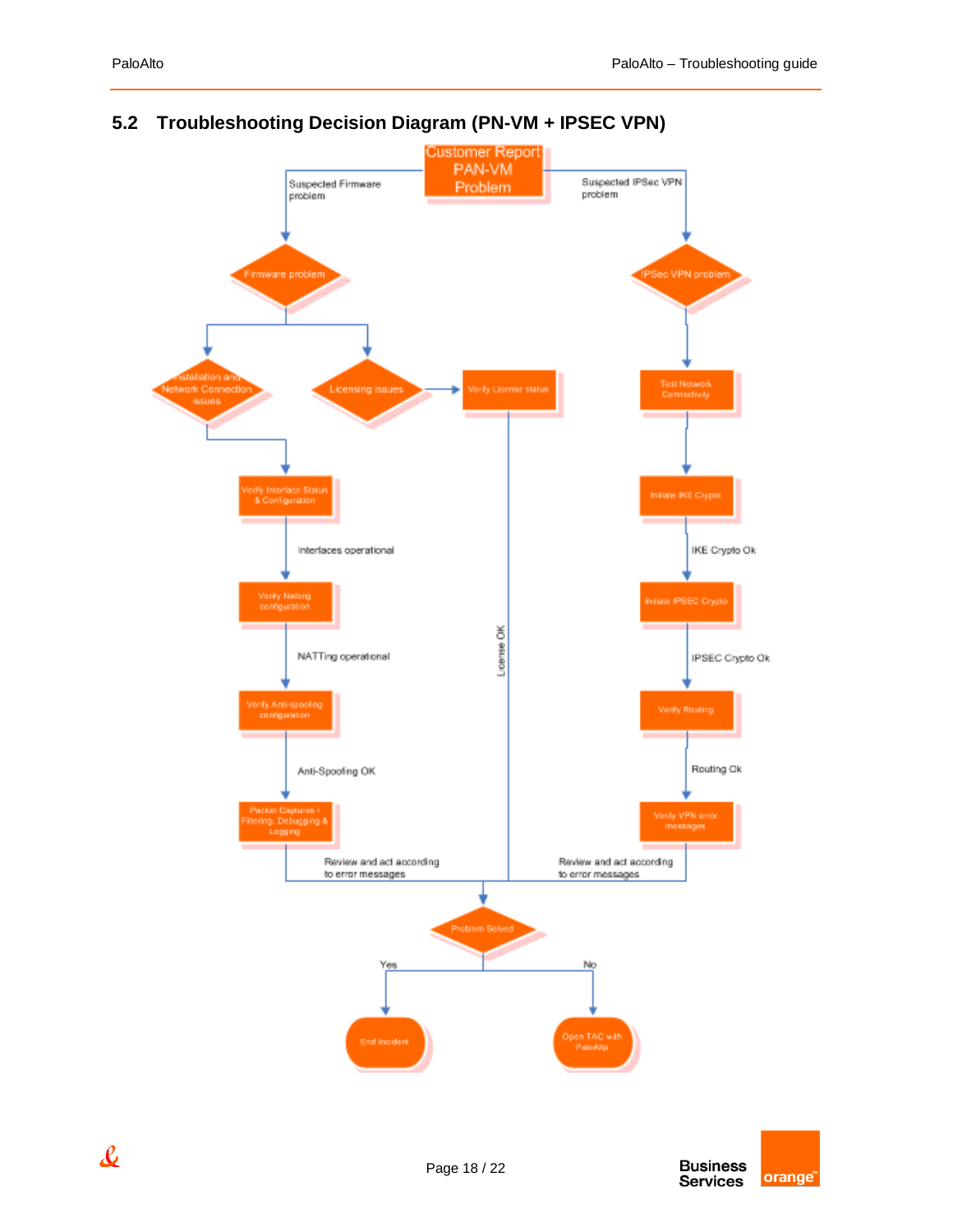

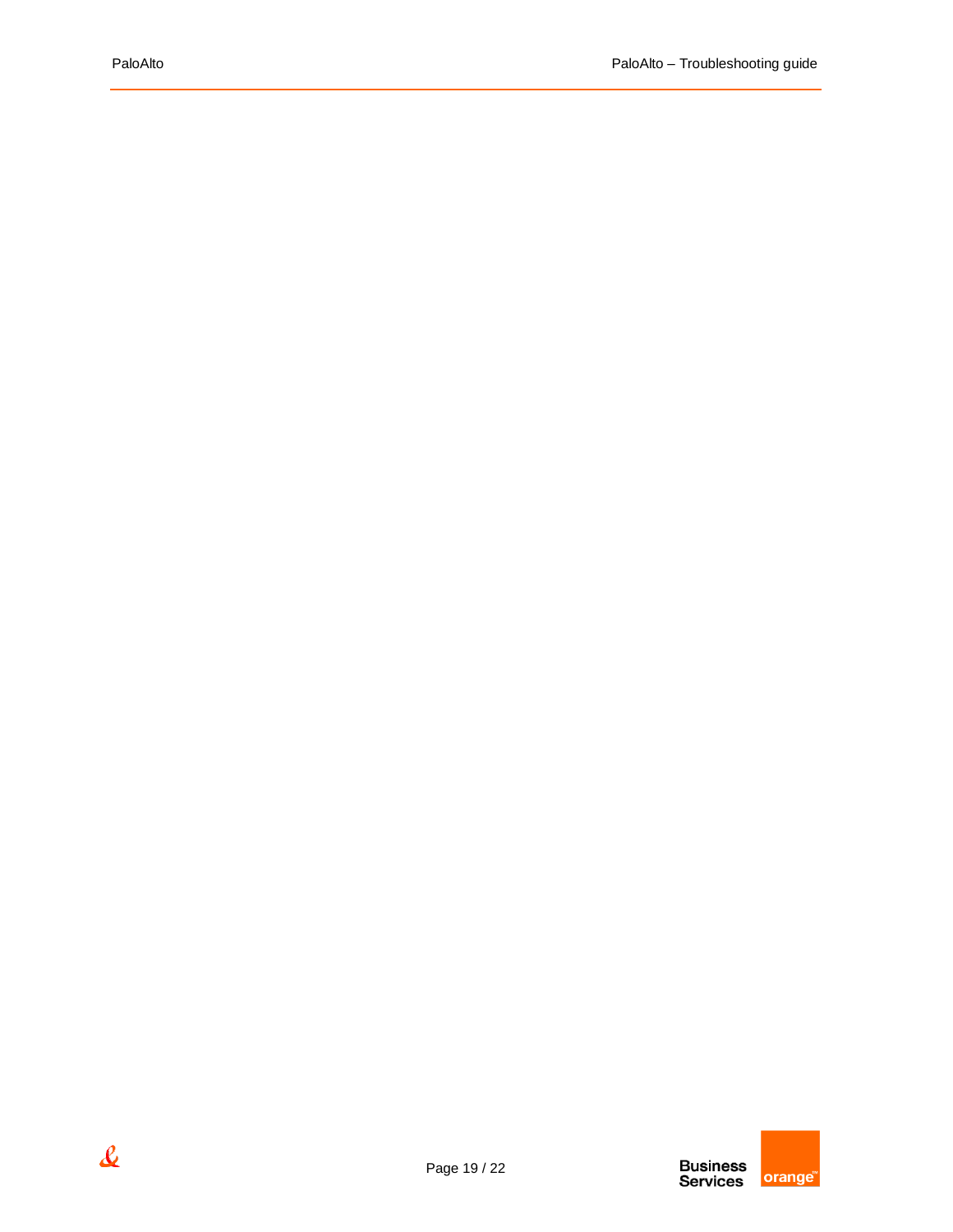

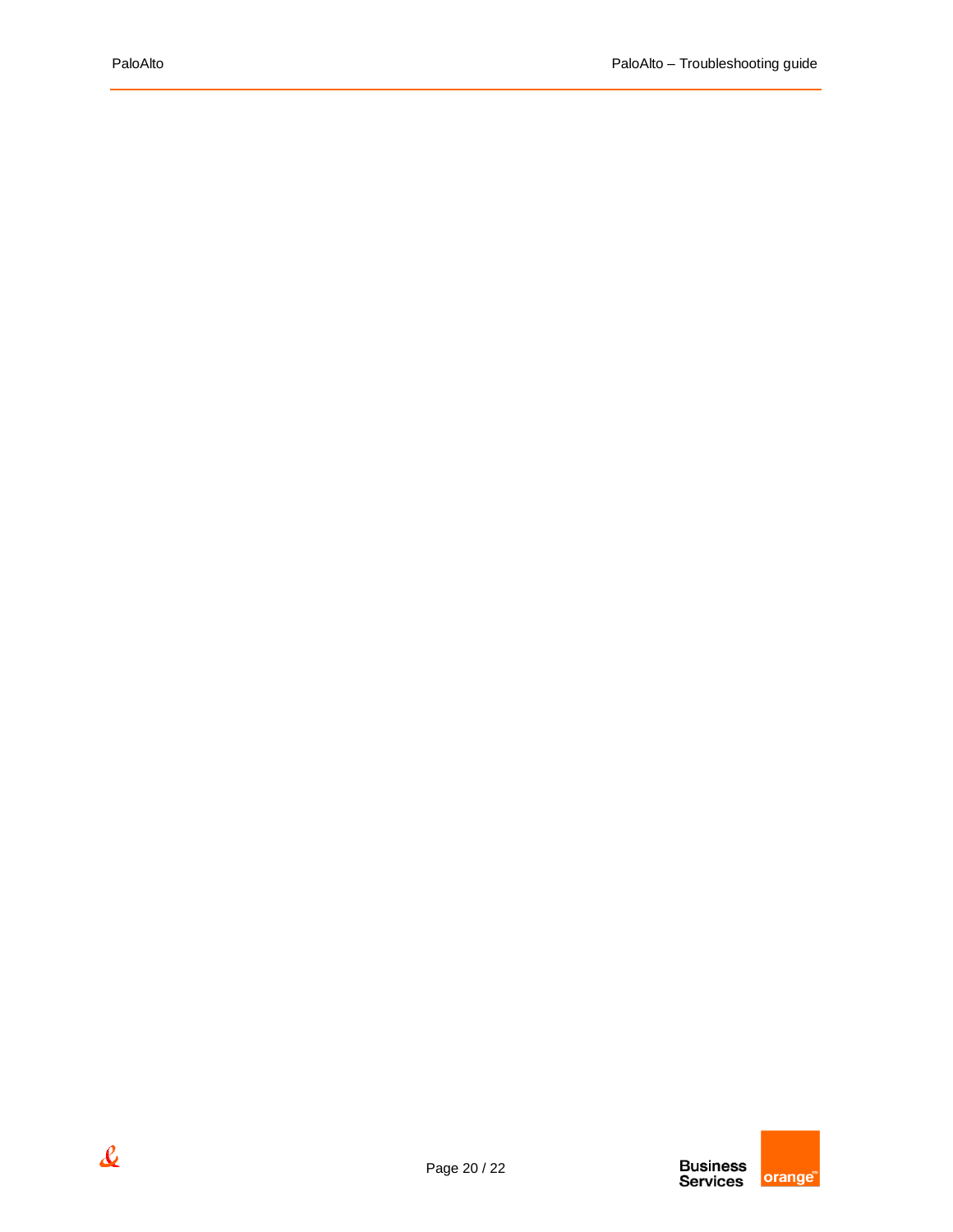